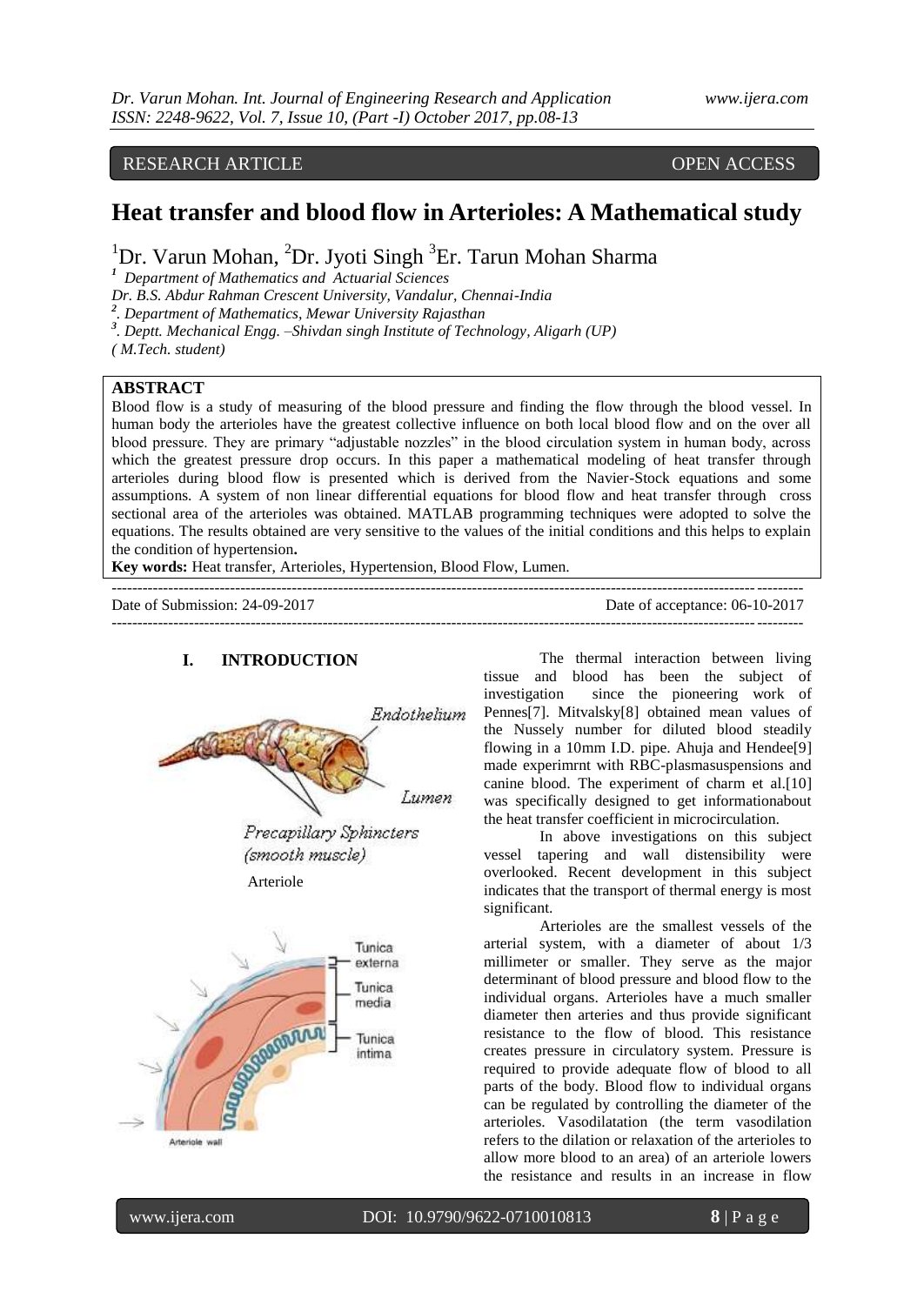through that particular arterioles. In this problem along with blood flow convective heat transfer is studied. The arteriole is assumed as a tapered and blood is assumed to be a Newtonian fluid and blood flow is assumed to be fully developed laminar flow. In order to model this problem, Navier-Stock equations in cylindrical coordinate system will be used to derive the governing equations that represent this problem.

#### **Formulation of the governing equations**.

We have adopted Yang, Zhang and Asada's[3] local arterial flow model. This includes the assumptions that blood is considered as the incompressible Newtonian fluid and the flow is laminar and axially symmetric. The model approach is to use the two dimensional Navier-Stock equations and continuity equation for a Newtonian and incompressible fluid in cylindrical coordinate  $(r,z,t)$ :

(1) 1 1 2 2 2 2 *z w r w r r w z p z w w r w u t w b b* 

$$
\frac{\partial u}{\partial t} + u \frac{\partial u}{\partial r} + w \frac{\partial u}{\partial z} = -\frac{1}{\rho_b} \frac{\partial p}{\partial r} + \frac{\mu}{\rho_b} \left( \frac{\partial^2 u}{\partial r^2} + \frac{1}{r} \frac{\partial u}{\partial r} + \frac{\partial^2 u}{\partial z^2} - \frac{u}{r^2} \right) \quad --- \quad --- \quad --- \quad --- \quad --- \tag{2}
$$

( ) 0 (3) 1  $\hat{c}$  $+\frac{\partial}{\partial}$  $\partial$  $\partial$ *z ru* ) +  $\frac{\partial w}{\partial x}$ *r r*

Heat transfer in arteriole wall is given by

$$
\rho_{w} C \frac{\partial T}{\partial t} - \text{div} \ (k \dots \text{grad} \ (T)) = h(T_{ext} - T) \ \text{---}
$$

Where:

 $u$  and  $w =$  Radial velocity component and axial velocity component respectively  $\frac{1}{2}$  of the blood

|                     | $=$ Pressure of the plood              |
|---------------------|----------------------------------------|
| $\rho$ <sub>b</sub> | $=$ The constant blood density         |
| $\mathbf{r}$        | $=$ Radial co-ordinate                 |
| Z                   | $= Axial co-ordinate$                  |
| $\mu$               | $=$ Viscosity of blood.                |
|                     | $=$ Arteriole wall density<br>$\rho_w$ |
| C                   | $=$ Heat capacity of wall              |
| K                   | $=$ Coefficient of heat conductivity   |
|                     |                                        |

.h =Convective heat transfer coefficient

 $T_{ext}$  = External temperature

Here, the magnitude of radial velocity (u) is very less in comparison to the magnitude of axial velocity $(w)$  i.e.  $u \ll w$ , variation of velocity gradient in z direction is less in comparison to velocity gradient in r direction. i.e.

$$
\frac{\partial w}{\partial z} << \frac{\partial w}{\partial r} \text{ and } \frac{\partial u}{\partial r}, \frac{\partial^2 u}{\partial r^2}, \frac{\partial^2 u}{\partial z^2} \text{ also neglected,}
$$

therefore eq.1 and 2 are reduced as

( ) (5 ) 2 2  $rac{\partial^2 w}{\partial r^2} + \frac{\partial^2 w}{\partial r^2}$  $\frac{\partial p}{\partial z} = \frac{\mu}{r} (r \frac{\partial}{\partial z})$ ð, *r w r*  $\frac{p}{z} = \frac{\mu}{r} \left( r \frac{\partial^2 w}{\partial r^2} \right)$ *p*  $\mu$ 0 (6 ) 1  $-\frac{1}{\rho_{h}}\frac{\partial p}{\partial r}$ *p*  $\rho_{_{|b}}$ 

It is seen that from eq. 6 the pressure gradient function z is a function of  $z(p=p(z))$  only which caused the

motion of flow, therefore: *dz dp z*  $\frac{p}{p}$  =  $\hat{o}$  $\partial$ 

The boundary conditions of blood flow in arteriole are as follows

0 ( ) (7 ) 0 0 (7 ) *w r R z b r a r w* 

Boundary condition for heat equations are as follows  $T=T_0$  z =0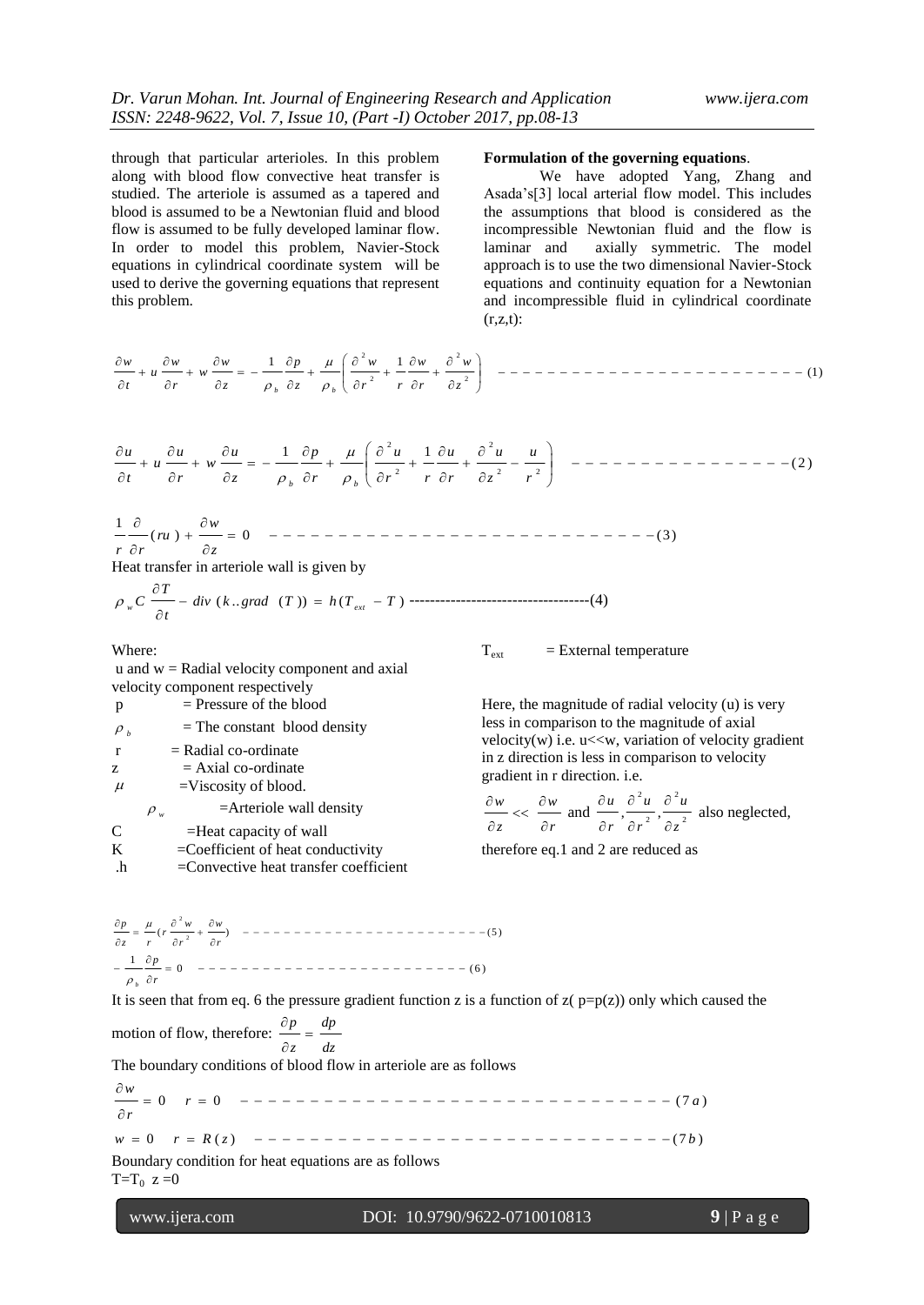$T=$  Constant for  $r = R$  (Dirichlet condition:- temperature is specified at outer wall)

Equation (4) is solved using PDETOOL feature of MATLAB.

By applying the boundary conditions, maximum velocity at the center line  $7(a)$  and no slip velocity at the wall ( for finite velocity 7(b)), on eq. 5 the velocity profile of the blood through arteriole is shown as:

 (8 ) 4 2 2 *dp R r dz w* 

Sanjeev Kumar and Sanjeet Kumar[4] discussed the physical model of tapered artery. Here the geometry of of the arteriole (fig-1) is modeled mathematically as follows:

R(z)=R<sup>1</sup> –m(z+L); 0 *z* d0 ------------------------------------------------(9) Where  $R(z)$  = Effective radius of tapered arteriole  $R_1$  = The radius of untapered arteriole  $m= \tan \phi$  = The slope of tapered arteriole

 $\phi$  = Tapering angle

**Flow rate**: Flow rate for Newtonian fluid (blood) ids defined as:



**Figure -1**

Fig-1 shows the physical model and co-ordinate. Using eq. 8 into eq. 10, flow rate is shown as:

(11 ) 8 4 *GR Q*

Where G= *dz dp* . Thus, the expression of total volumetric flow flux for tapered arteriole is shown as:

 *L L R dz G Q* 0 4 (12 ) 8 

#### www.ijera.com DOI: 10.9790/9622-0710010813 **10** | P a g e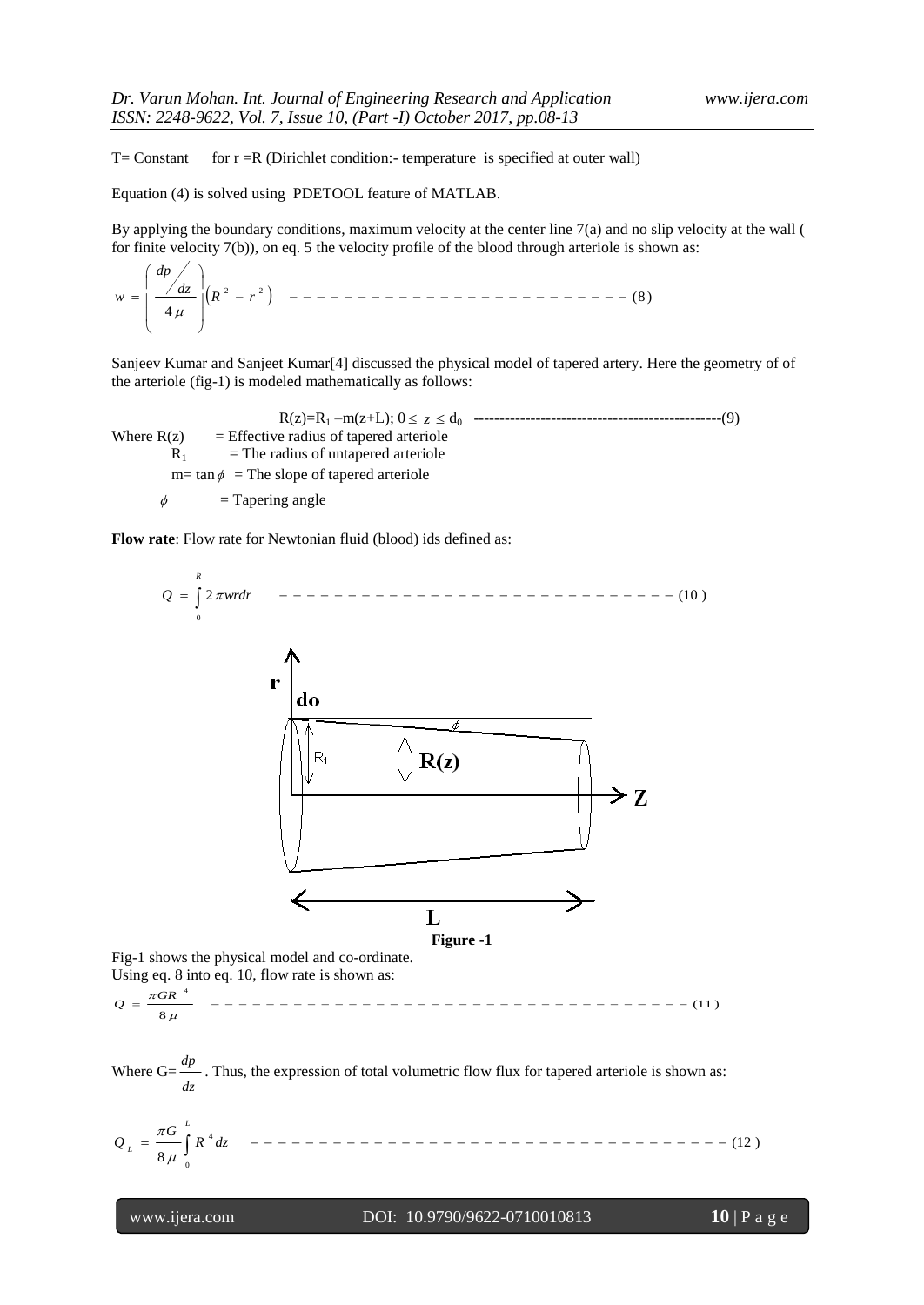By using the geometry of fig-1 as shown in eq. 9 into eq. 12 the expression of non dimensional flow rate is shown as:

(13 ) 40 *A G m Q Q L L* Where 5 1 0 5 1 *A R mL R m*( *d L* )

**Wall shear stress**: The constitutive relationship for the Newtonian fluid is given as

 (14 ) *r w* 

From eq 5 and 11, the wall shear stress,

$$
\tau_{L} = \frac{8 \mu Q}{\pi} \int_{0}^{L} R^{-3} dz \quad --- \quad --- \quad --- \quad --- \quad --- \quad --- \quad --- \quad --- \quad --- \quad --- \quad --- \quad (15)
$$

Using eq.8 in 15 the expression of non dimensional wall shear stress

A (16 ) 2Q μ m ππ τ 1 L L Where 1 1 0 ( *R m d L R mL* <sup>2</sup> 2 1 1 1 *A*

**Resistance parameter**: The resistance to flow  $\lambda$  (resistance parameter) is defined as follows:

(17 ) 1 0 *Q p p* 

From eq 11 and using the conditions that the inlet pressure  $p=p_1$  at z=0 and outlet pressure  $p=p_0$  at z=L, the resistance parameter is shown as:

$$
\lambda = \frac{8\mu}{\pi} \int_{0}^{L} \frac{1}{R^4} dz
$$

Thus the non dimensional resistance parameter  $\lambda$  for the tapered arteriole is given as

$$
\overline{\lambda} = \frac{R_1^4}{3mL} A_2
$$

Where  $\left[R_{1} - m\left(d_{0} + L\right)\right]^{3} \left(R_{1} - mL\right)^{3}$ 1 3 1  $\cdots$   $\cdots$  0 2 1  $(d_{0} + L)$ 1  $R_{\perp} - m(d_{\rho} + L)$   $(R_{\perp} - mL)$ *A* ÷,  $\overline{a}$  $- m (d_0 +$  $=$ 

**Results** : Figure 1 and figure 2 show that flux and axial velocity increases with the radius of the for different tapering angles and figure 3 demonstrates the temperature variation in arteriole wall.

| Table-1     |                    |                           |            |  |  |  |  |
|-------------|--------------------|---------------------------|------------|--|--|--|--|
| <b>Flux</b> |                    |                           |            |  |  |  |  |
| Radius(mm)  | $\phi = 0^{\circ}$ | $\mathbf 0$<br>$\phi = 1$ | $1^{o}30'$ |  |  |  |  |
| 0.1         | 0.0000125          | 0.000015                  | 0.000016   |  |  |  |  |
| 0.125       | 3.05176E-05        | 6.00E-05                  | 8.60E-05   |  |  |  |  |
| 0.15        | 6.32813E-05        | 1.18E-04                  | 1.89E-04   |  |  |  |  |
| 0.175       | 0.000117236        | 0.000225                  | 0.000326   |  |  |  |  |
| 0.2         | 0.0002             | 0.000314                  | 0.000436   |  |  |  |  |
| 0.225       | 0.000320361        | 0.00044                   | 0.000574   |  |  |  |  |
| 0.25        | 0.000488281        | 0.00057                   | 0.00077    |  |  |  |  |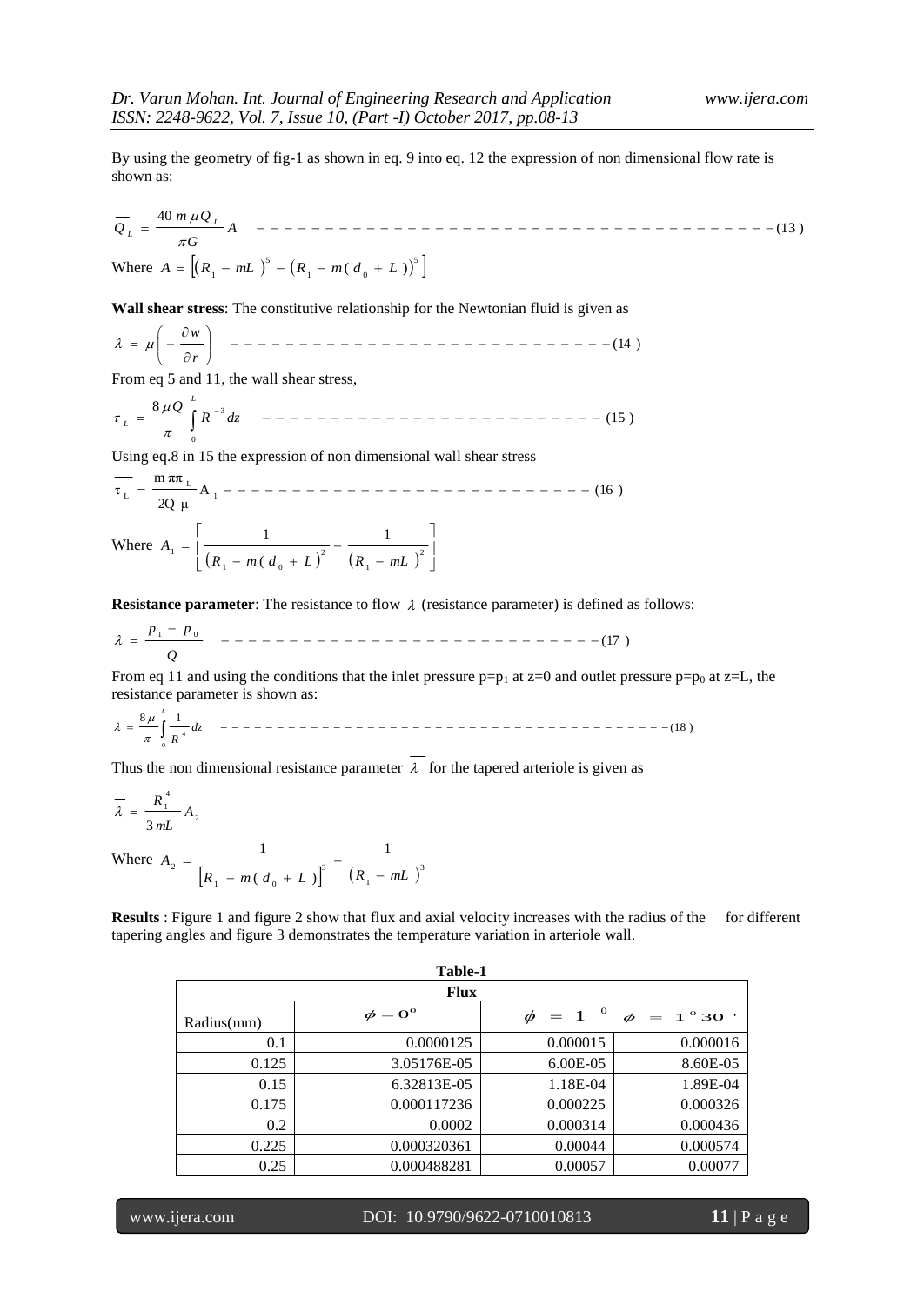



| Table-2                                        |        |              |                        |                        |  |  |  |
|------------------------------------------------|--------|--------------|------------------------|------------------------|--|--|--|
| Axial Velocity (for different tapering angles) |        |              |                        |                        |  |  |  |
| Sl.<br>No.                                     | radius | $\phi = 0^0$ | $\theta$<br>$\phi = 1$ | $\phi = 1^{\circ} 30'$ |  |  |  |
|                                                | 0.1    | $\Omega$     | 0                      |                        |  |  |  |
| 2                                              | 0.125  | 0.034        | 0.04                   | 0.07                   |  |  |  |
| 3                                              | 0.15   | 0.055        | 0.0735                 | 0.112                  |  |  |  |
| 4                                              | 0.175  | 0.0712       | 0.103                  | 0.136                  |  |  |  |
| 5                                              | 0.2    | 0.0746       | 0.116                  | 0.155                  |  |  |  |
| 6                                              | 0.225  | 0.0742       | 0.1185                 | 0.168                  |  |  |  |
|                                                | 0.5    | 0.0709       | 0.1192                 | 0.1827                 |  |  |  |





**Figure-3**